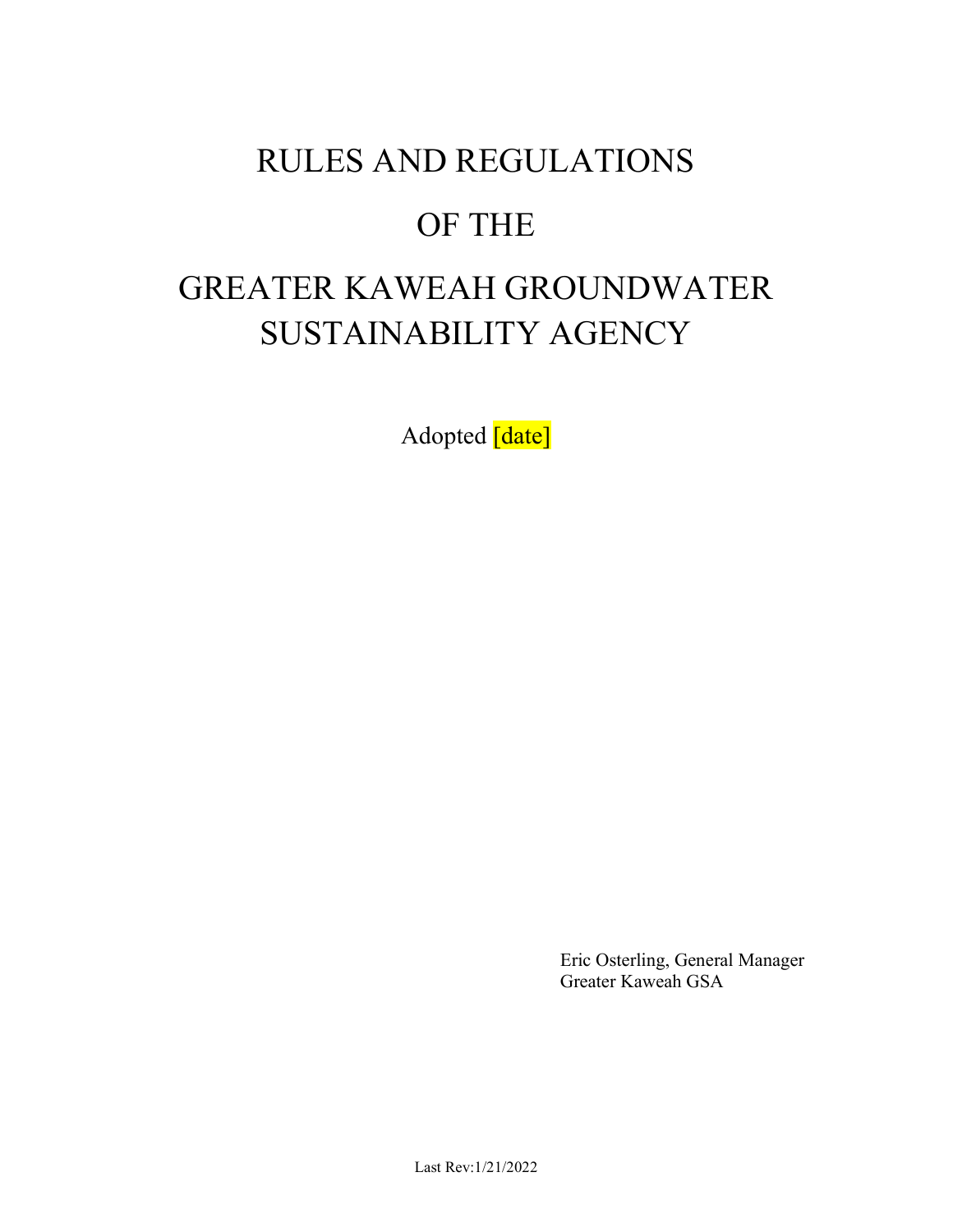| Contents<br>Article I. |                                                                                   |
|------------------------|-----------------------------------------------------------------------------------|
| Section 1.01           |                                                                                   |
| Section 1.02           |                                                                                   |
| Section 1.03           |                                                                                   |
| Section 1.04           |                                                                                   |
| Section 1.05           |                                                                                   |
| Section 1.06           |                                                                                   |
| Section 1.07           |                                                                                   |
| Section 1.08           |                                                                                   |
|                        |                                                                                   |
| Section 2.01           |                                                                                   |
| (a)                    |                                                                                   |
| (b)                    |                                                                                   |
| (c)                    |                                                                                   |
| (d)                    |                                                                                   |
| Section 2.02           |                                                                                   |
| (a)                    |                                                                                   |
| (b)                    |                                                                                   |
| Article III.           |                                                                                   |
| Section 3.01           |                                                                                   |
| Section 3.02           |                                                                                   |
| Section 3.03           |                                                                                   |
| (a)                    |                                                                                   |
| (b)                    |                                                                                   |
| (c)                    |                                                                                   |
| (d)                    |                                                                                   |
| (e)                    | Surface Water Credits and Debits for Direct Delivery Error! Bookmark not defined. |
| (f)                    |                                                                                   |
| (g)                    |                                                                                   |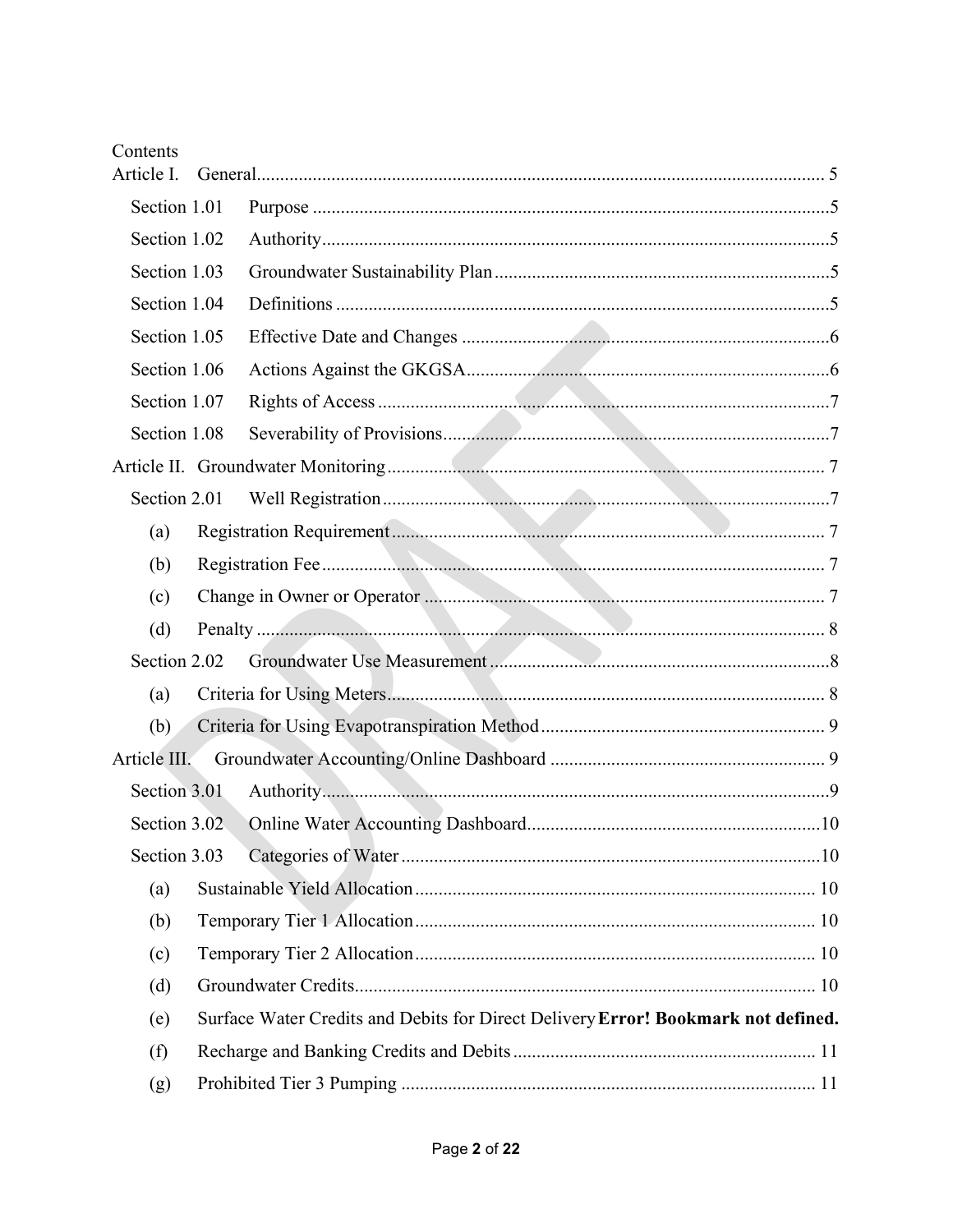| Section 3.04 |                                                          |    |
|--------------|----------------------------------------------------------|----|
| Section 3.05 | Net Groundwater Consumptive Use Reporting and Debiting11 |    |
| (a)          |                                                          |    |
| (b)          |                                                          |    |
| Section 3.06 |                                                          |    |
| Section 3.07 |                                                          |    |
|              |                                                          |    |
| Section 4.01 |                                                          |    |
| Section 4.02 |                                                          |    |
| Section 4.03 |                                                          |    |
| (a)          |                                                          |    |
| (b)          |                                                          |    |
| (c)          |                                                          |    |
| Section 4.04 |                                                          |    |
| Section 4.05 |                                                          |    |
| (a)          |                                                          |    |
| (b)          |                                                          |    |
| Section 4.06 |                                                          |    |
|              |                                                          |    |
|              |                                                          |    |
| (a)          |                                                          |    |
| (b)          | <b>SGMA</b> Penalties                                    | 19 |
| (c)          |                                                          |    |
| (d)          |                                                          |    |
| (e)          |                                                          |    |
| Section 5.02 |                                                          |    |
| Section 5.03 |                                                          |    |
| Section 5.04 |                                                          |    |
| (a)          |                                                          |    |
| (b)          |                                                          |    |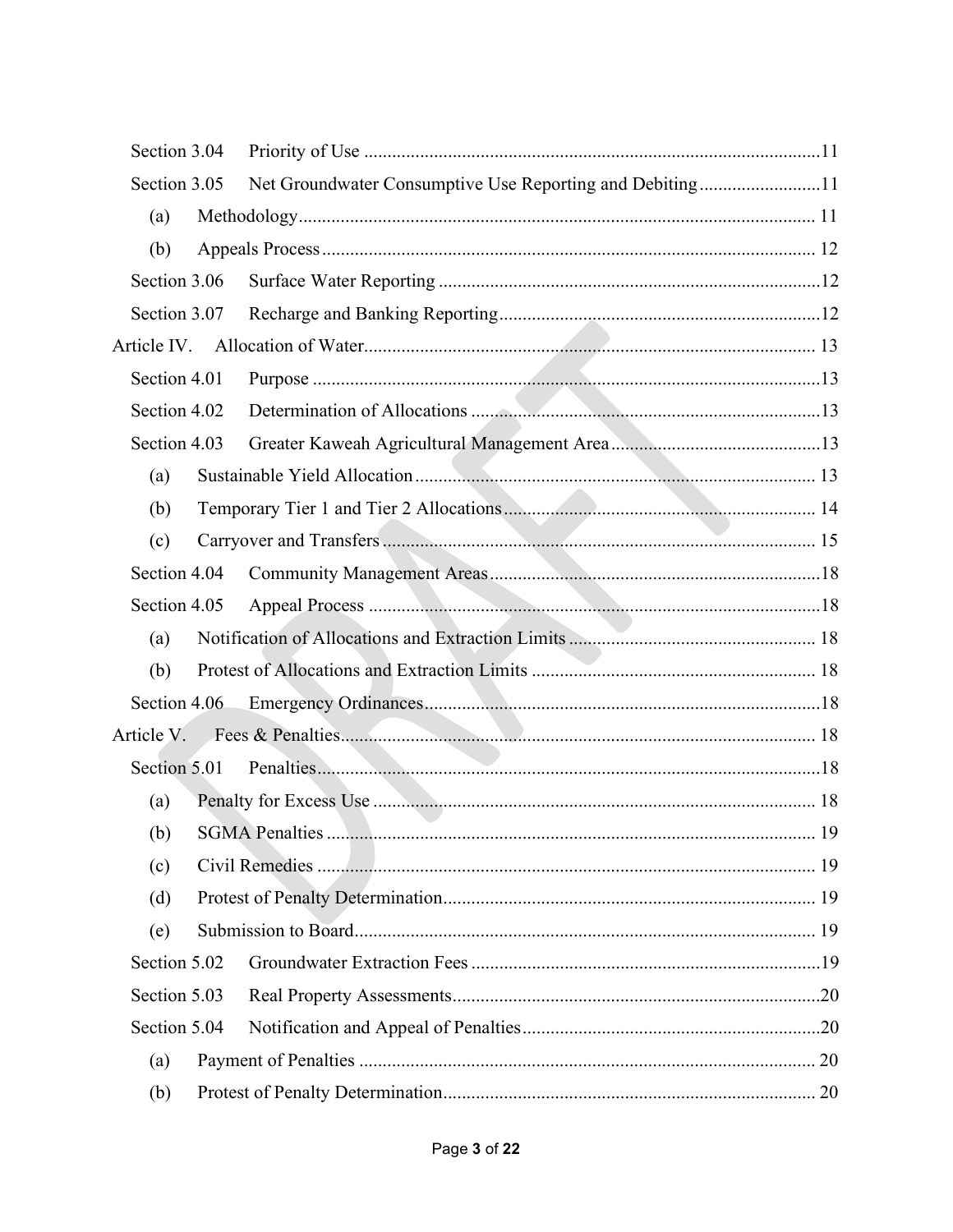Page 4 of 22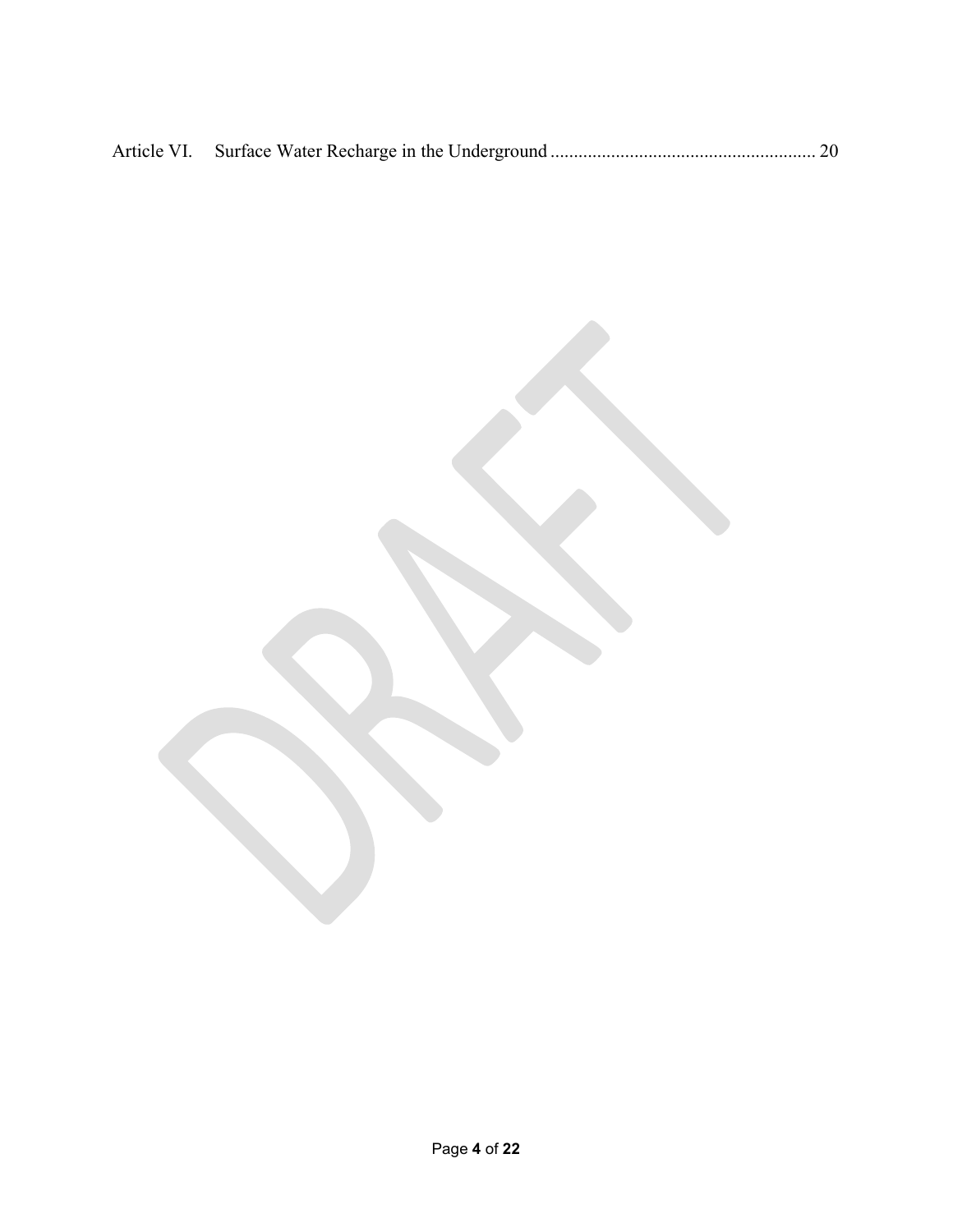## Article I. General

## Section 1.01 Purpose

These Rules and Regulations are established by the Board of Directors of the Greater Kaweah Groundwater Sustainability Agency (GKGSA) in order to provide for the sustainable management of groundwater within the GKGSA.

## Section 1.02 Authority

Division 6 Conservation, Development and Utilization of State Water Resources Part 2.74, Chapter 5, Section 10725.2 expressly states as follows:

"A groundwater sustainability agency may adopt rules, regulations, ordinances, and resolutions for the purpose of this part, in compliance with any procedural requirements applicable to the adoption of a rule, regulation, ordinance, or resolution by the groundwater sustainability agency."

## Section 1.03 Groundwater Sustainability Plan

Pursuant to Division 6 Conservation, Development and Utilization of State Water Resources Part 2.74, Chapter 5, Section 10725, a groundwater sustainability agency may exercise the powers described in Chapter 5 provided the groundwater sustainability agency adopts and submits a groundwater sustainability plan to the Department of Water Resources. These Rules and Regulations are designed to implement the provisions of the GKGSA Groundwater Sustainability Plan (GSP), and may be amended at any time if necessary to achieve consistency with the groundwater sustainability plan and steps needed to achieve sustainability.

## Section 1.04 Definitions

"Coordination Agreement" means the Kaweah Subbasin Coordination Agreement developed and agreed to pursuant to Division 6 Conservation, Development and Utilization of State Water Resources Part 2.74, Chapter 5, Section 10727.6, and any amendments or additions thereto.

"GKGSA" means Greater Kaweah Groundwater Sustainability Agency.

"GKGSA GSP" means the GKGSA Groundwater Sustainability Plan developed and submitted to the Department of Water Resources pursuant to Division 6 Conservation, Development and Utilization of State Water Resources Part 2.74, Chapter 5, Section 10727, et al.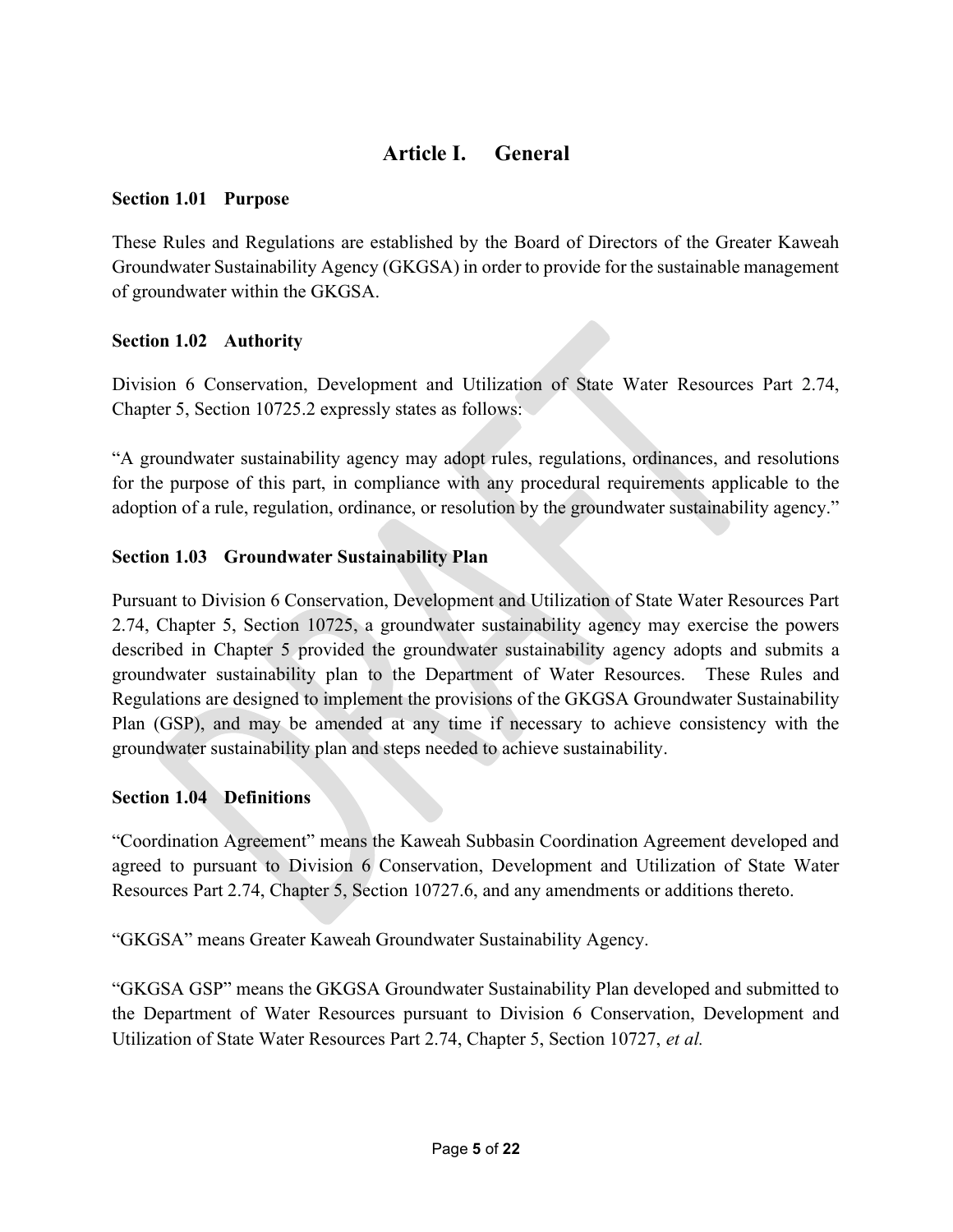"GKGSA Technical Group" means the GKGSA's Consulting Engineer, the GKGSA's designated Hydrogeologist, and the GKGSA's designated Agronomist, or other qualified consultant(s).

"Operator" means an authorized representative of an owner.

"Owner" means fee title owner of land within the GKGSA boundaries.

"SGMA" means the Sustainable Groundwater Management Act, pursuant to Division 6 Conservation, Development and Utilization of State Water Resources Part 2.74, Chapter 5, Section 10720, et seq.

"Temporary Tier 1 Allocation" or "Tier 1" means groundwater consumed in excess of Sustainable Yield and less than Tier 2 in an amount to be determined accordingly to the methodology established herein.

"Temporary Tier 2 Allocation" or "Tier 2" means groundwater consumed in excess of Tier 1 and less than Tier 3 in an amount to be determined accordingly to the methodology established herein.

"Prohibited Tier 3 Pumping" or "Tier 3" means groundwater consumed in excess of Tier 2.

"Water year" means the 12-month period October 1, for any given year through September 30, of the following year. The water year is designated by the calendar year in which it ends and which includes 9 of the 12 months. Thus, the year ending September 30, 1999 is called the "1999" water year.

## Section 1.05 Effective Date and Changes

These Rules and Regulations shall become effective upon adoption and may be added to, amended and/or repealed at any time by resolution of the Board of Directors of the GKGSA and such additions, amendments, and/or repeals shall become effective upon their adoptions or as otherwise specified by the Board of Directors.

## Section 1.06 Actions Against the GKGSA

Nothing contained in these Rules and Regulations shall constitute a waiver by the GKGSA or estop the GKGSA from asserting any defenses or immunities from liability as provided in law, including, but not limited to, those provided in Division 3.6 of Title 1 of the Government Code.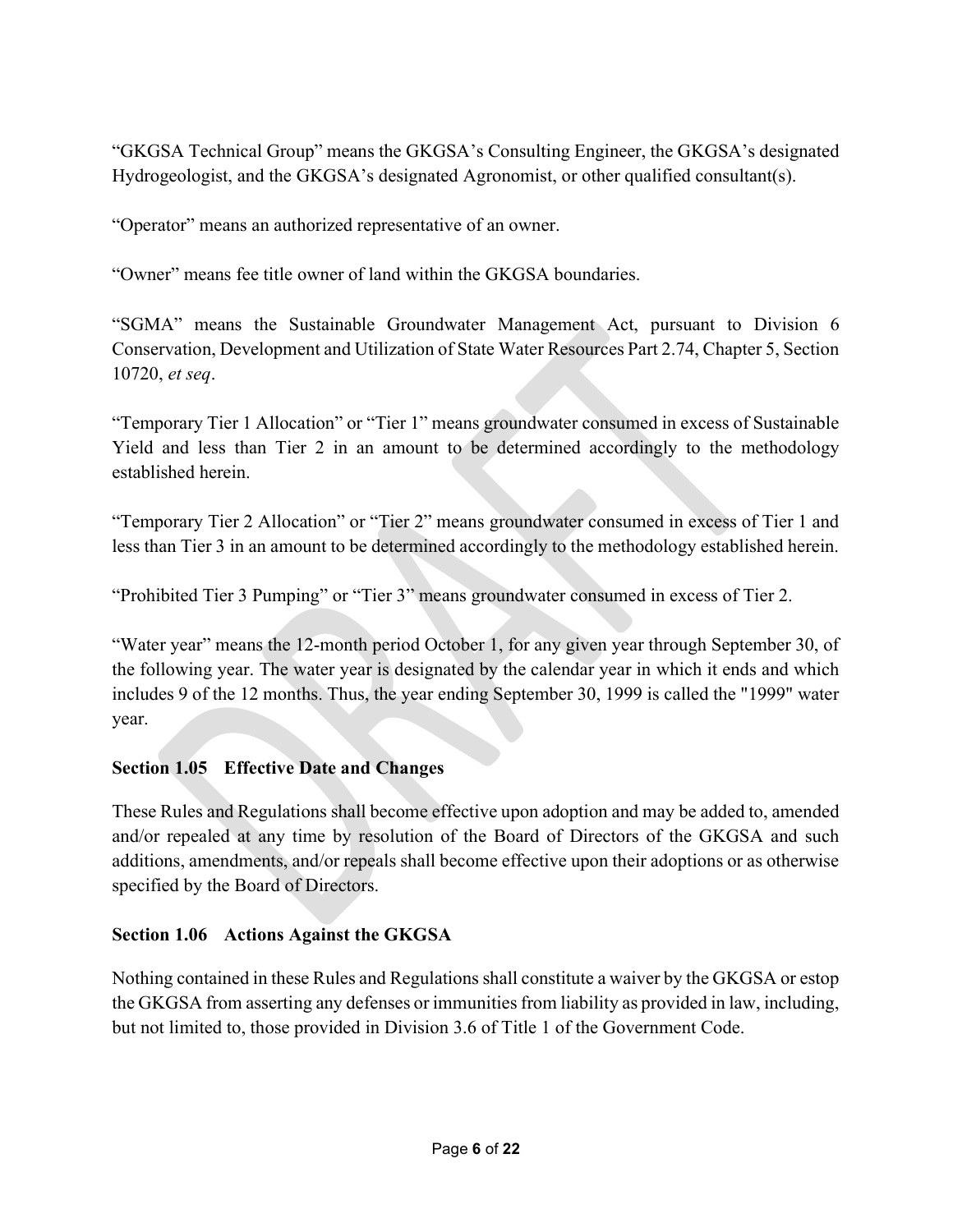## Section 1.07 Rights of Access

The GKGSA staff and/or others authorized by the GKGSA's General Manager shall notify and request consent from the owner of any land prior to their entry. Any such entry must be for the sole and exclusive purpose of conducting GKGSA business.

#### Section 1.08 Severability of Provisions

If any provision of these Rules and Regulations, or the application thereof to any person or circumstance, is held invalid, the remainder of these Rules and Regulations, and the application of its provisions to other persons or circumstances, shall not be affected thereby.

## Article II. Groundwater Monitoring

## Section 2.01 Well Registration

## (a) Registration Requirement

All groundwater extraction facilities shall be registered with the Agency within 30 days of the completion of drilling activities or within 30 days after notice is given to the owner or operator of such facility. The owner or operator of an extraction facility shall register the extraction facility and provide, in full, the information required to compete the form provided by the Agency that including, but not limited to, the following:

- i. Name and address of the operator(s).
- ii. Name and address of the owner(s) of the land upon which the extraction facility is located.
- iii. A description of the equipment associated with the extraction facility.
- iv. Location, parcel number and state well number of the water extraction facility.

## (b) Registration Fee

A fee shall be paid to the Agency for each groundwater extraction facility registered with the Agency.

## (c) Change in Owner or Operator

The name of the owner of each extraction facility, the parcel number on which the facility is located, along with the names of all operators for each extraction facility shall be reported to the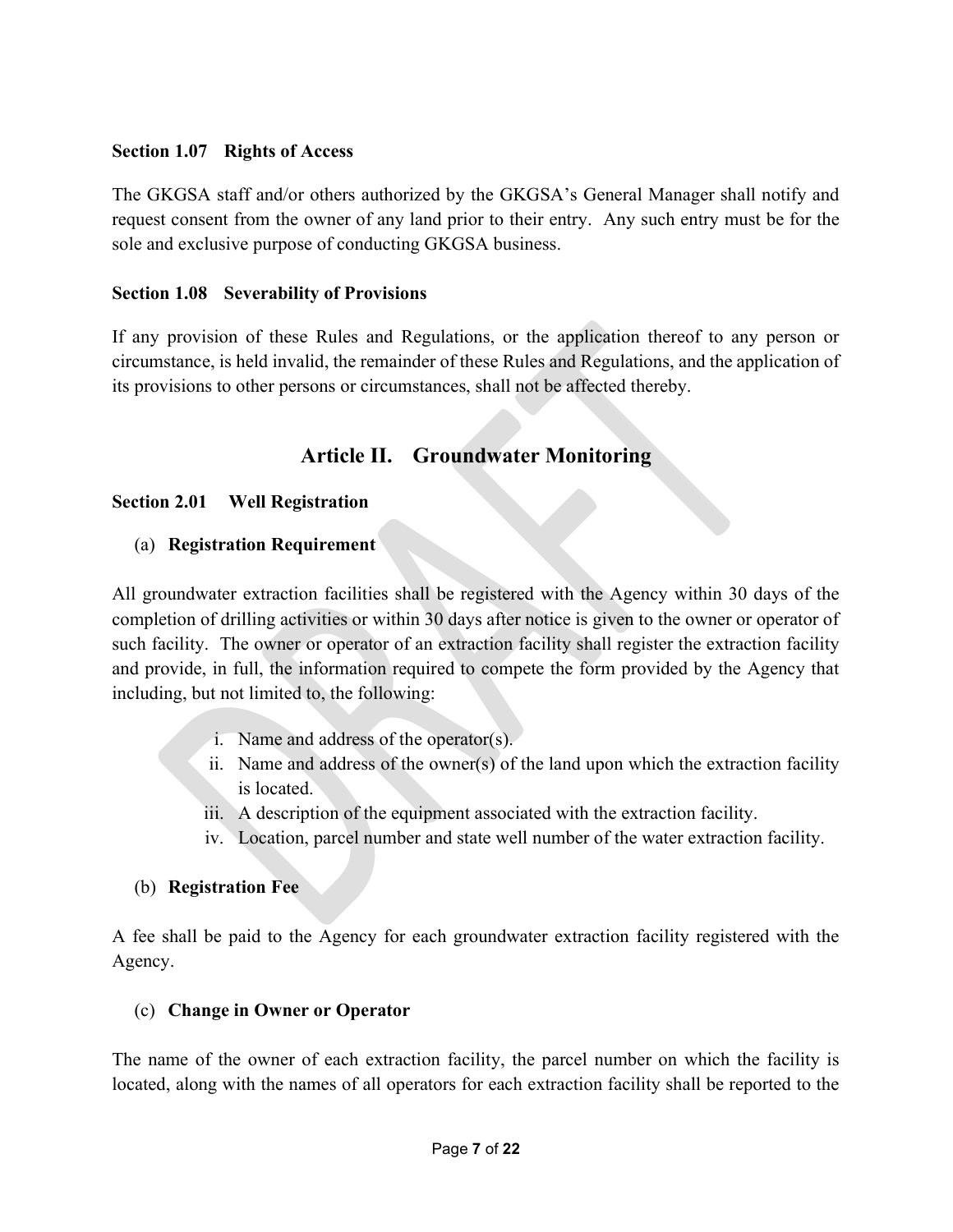Agency within 30 days upon any change of ownership or operators, together with such other information required by the General Manager.

## (d) Penalty

Failure to register within the timeframe provided herein shall result in an administrative penalty.

## Section 2.02 Groundwater Use Measurement

In order to enable verification of production, each owner or operator who uses groundwater must have an accurate method for quantifying use. Use shall be generated based upon one of the following two bases, at the option of the owner or operator: (1) information provided from flowmeters which have been connected to the relevant well continuously for the preceding year; or (2) evapotranspiration information obtained via satellite technology. Subject to Section 3.05 below, and except as otherwise provided in this Section, each owner shall have the option to select the methodology used for measuring or estimating the owner's groundwater extraction.

If the owner does not (1) communicate an election to use flowmeters to the GKGSA by October 1 of each water year; and (2) provide all relevant information needed for the GKGSA to verify measurements from each flowmeter 30 days from the end of the prior month, then the GKGSA will default to utilize the evapotranspiration data to determine groundwater consumption for that period. If the owner desires to change his or her election after October 1, he or she may do so by presenting such request to the General Manager who then shall present for approval to the Board of Directors. Any owner may only opt to change his or her election once annually.

If transferring allocations pursuant to Section  $4.03(c)$ , an owner must use meters as the method for measure groundwater use. Failure to elect to use meters pursuant to this Section will result in the inability to transfer groundwater credits.

## (a) Criteria for Using Meters

The following criteria and information shall be provided to the GKGSA:

- i. Manufacturer and Model of flowmeter;
- ii. Date Flow Meter Installed;
- iii. Diameter of Pipe and Size of Flow Meter;
- iv. Identification of who installed flowmeter and calibrated flowmeter per manufacturer specifications;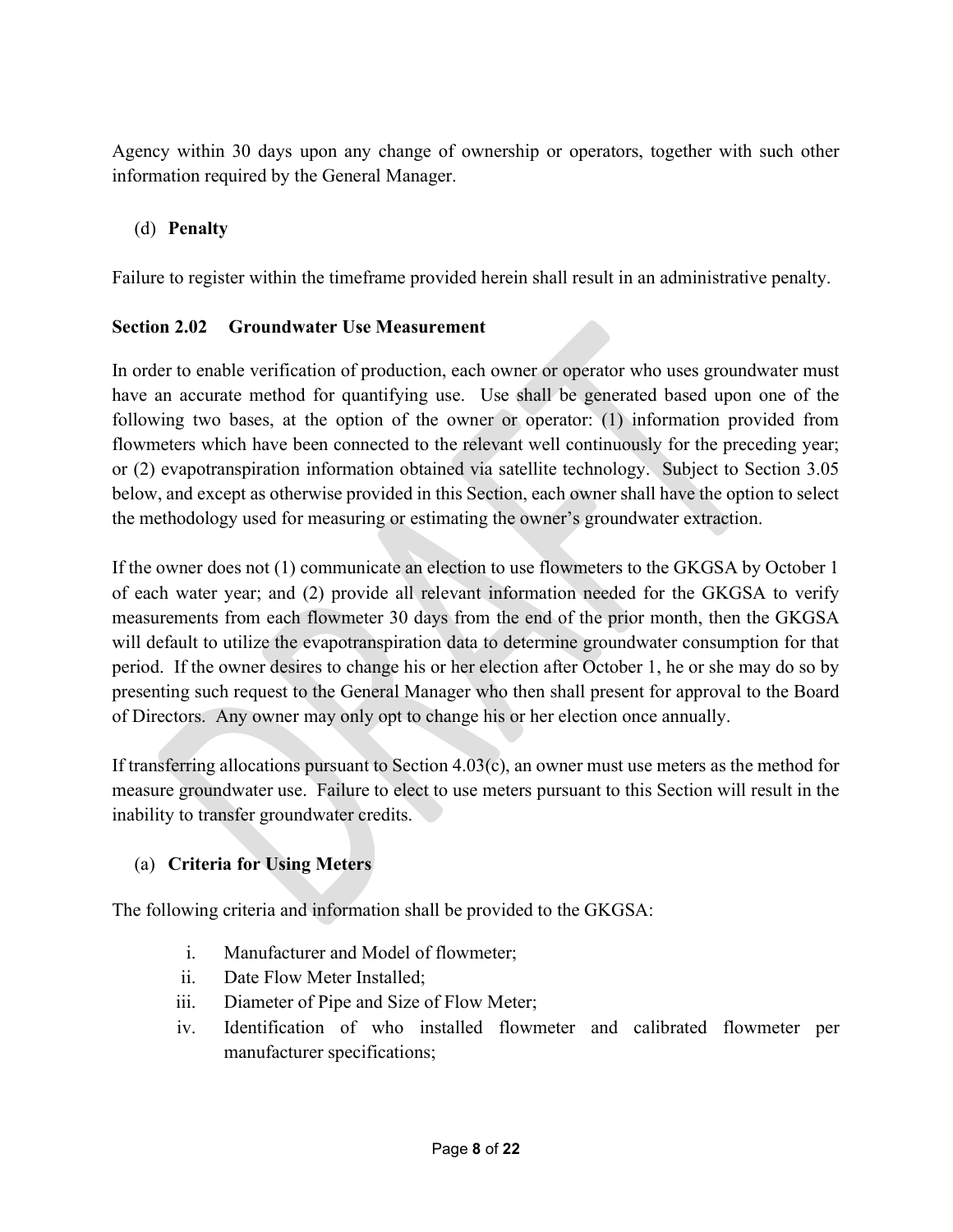- v. Inspection records will be required to submit to GKGSA per schedule outlined in the manufacturer specifications.
- vi. Pictures to identify flowmeter installed correctly (e.g. adequate straight pipe sections before and after the flowmeter);
- vii. Type of crop, age of crop (if perennial), single/double/triple crop (if annual), irrigation methodology (e.g. flood, drip, sprinkler) for the irrigated acres serviced by the water from the flow meter; and
- viii. If multiple flowmeters on a farm, a map identifying the locations of the various flowmeters and lands serviced collectively by these flowmeters.

Additionally, the owner of the flowmeter will allow access to staff from the GKGSA to physically inspect the flowmeter, if needed.

For each month following an election under this subsection, the owner shall report to the GKGSA, no later than 30 days following the last day of the month, the quantity of groundwater extracted at each parcel for which the election is made, as measured by the flowmeter(s). Failure to timely report the quantity of groundwater extraction to the GKGSA, in accordance with this Section, for any parcel to which the election applies for any month shall be deemed a withdrawal of the election as to those parcels for those months, in which case groundwater extraction shall be measured by the evapotranspiration method described in the below subsection.

## (b) Criteria for Using Evapotranspiration Method

Groundwater extraction shall be measured according to the evapotranspiration method described in this subsection for any parcels to which a valid election under subsection (a) above has not been made, or for which that election is deemed withdrawn in accordance with subsection (a).

Crop evapotranspiration (ET) is estimated using a combination of remote sensing data and groundbased equipment. The satellite data is entered into a model, which is used to estimate the ET rate and ET spatial distribution of an area in any given time period. When appropriately calibrated to land-based ET and/or climate stations and validated with crop surveys, the satellite-based model provides an estimate of crop ET (i.e., consumptive use).

## Article III. Groundwater Accounting/Online Dashboard

## Section 3.01 Authority

Division 6 Conservation, Development and Utilization of State Water Resources Part 2.74, Chapter 5, Section 10726.4, expressly authorizes a groundwater sustainability agency to establish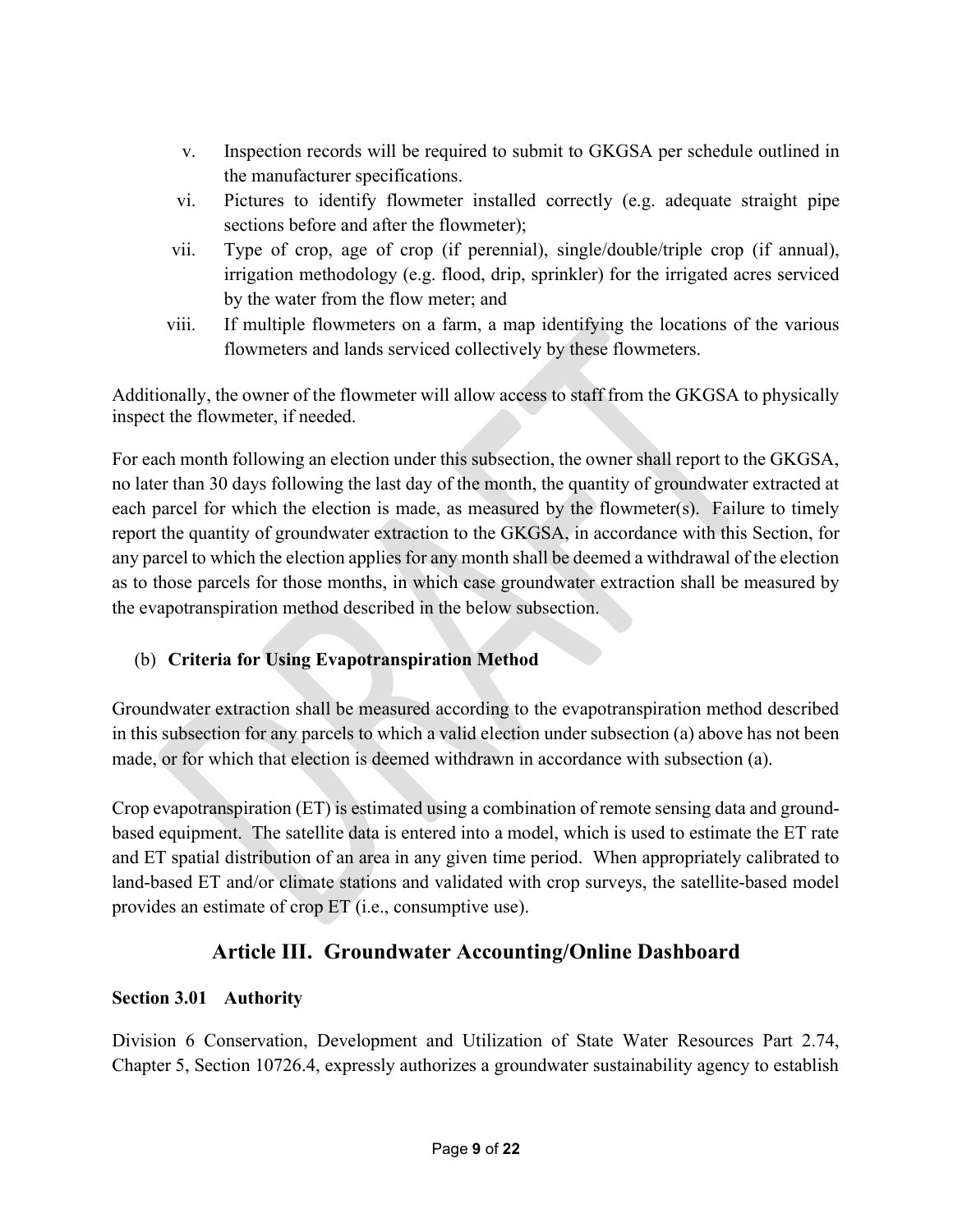accounting rules to allow unused groundwater extraction allocations to be carried over and transferred.

## Section 3.02 Online Water Accounting Dashboard

The GKGSA shall establish an online dashboard for owners to account for total water use within the GKGSA. Owners may allow operators access and control of their account(s).

## Section 3.03 Categories of Water

The online dashboard shall account for water through the following seven categories:

## (a) Surface Water Credits and Debits for Direct Delivery

As described in Section 3.06, an owner's account may be credited or debited with surface water.

## (b) Sustainable Yield Allocation

As described in Section 4.03(a), Sustainable Yield may be credited to an owner's account. Carryover and transfers as described in Section 4.03(c), may be credited and debited from an owner's account.

## (c) Temporary Tier 1 Allocation

As described in Section 4.03(b), the account of owners engaged in irrigation of lands actively used in agricultural production may be allocated an amount for groundwater used above Sustainable Yield, but below Tier 2. Carryover and transfers may be credited and debited from owner accounts in accordance with Section 4.03(c).

## (d) Temporary Tier 2 Allocation

As described in Section 4.03(b), the account of owners engaged in irrigation of lands actively used in agricultural production may be allocated an amount for groundwater used above Tier 1. Carryover and transfers may be credited and debited from owner accounts in accordance with Sections 4.03(c).

## (e) Groundwater Credits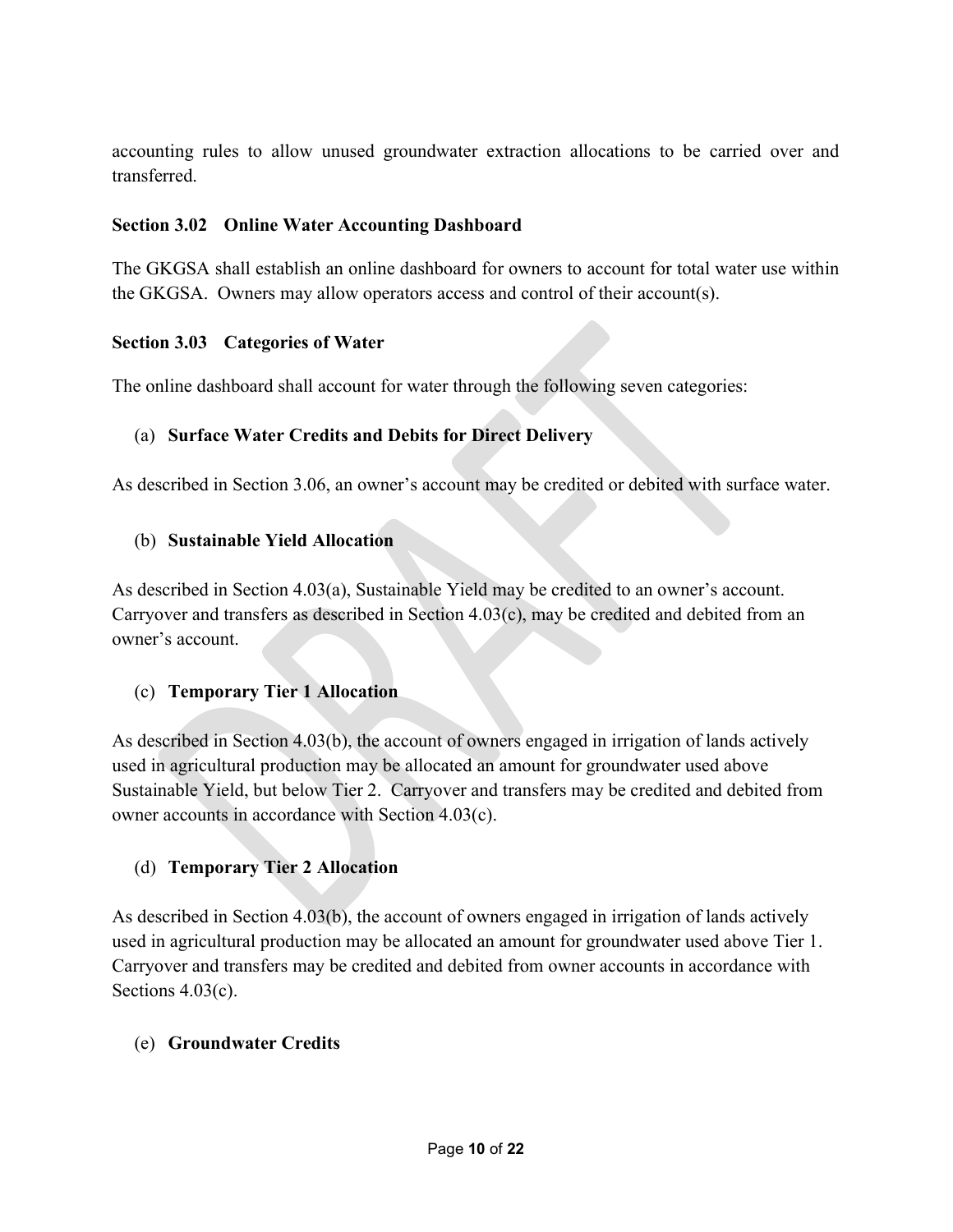As described in Section  $4.03(c)$ , an owner's account may be credited or debited with groundwater credits.

## (f) Recharge and Banking Credits and Debits

As described in Section 3.07, an owner's account may be credited or debited with groundwater recharge or banking activities. Transfers will be recognized by the GSA when authorized by the applicable surface water entity.

## (g) Prohibited Tier 3 Pumping

As provided in Sections 4.03(b) and (c), no pumping beyond Tier 2 is allowed. No carryover or transfers are allowed in excess of any Tier 2 Allocation. As further set forth in Section  $4.03(c)(iii)(1)$  and Article V, an owner who consumes water in excess of all remaining credits shall be liable for a Tier 3 Penalty Rate, reduction in future Tier 1 and Tier 2 Allocations, and shall be subject to any and all other remedies as may be available to the GKGSA in law or in equity.

## Section 3.04 Priority of Use

Each owner with multiple categories of credits under these Rules and Regulations shall have the power to elect which of such credits are to be debited or transferred in connection with such consumption, except for Prohibited Tier 3 Pumping, which will only be accounted for after all other available sources of water are exhausted. If the owner does not elect the priority of allocations to be debited, the default priority will follow in order of Section 3.03(a)-(g) above.

## Section 3.05 Net Groundwater Consumptive Use Reporting and Debiting

## (a) Methodology

The amount of net groundwater consumptive use will be calculated monthly, within 30 days of the end of the prior month, using one of the measurement methods described in Section 2.02.

If the owner is using flowmeters, calculations will be prepared by the GKGSA's Consulting Engineer to determine the net groundwater consumed using the following formula:

Net Consumed Groundwater Used = Gross Groundwater Pumped (Flowmeter)— Estimated Return Flow.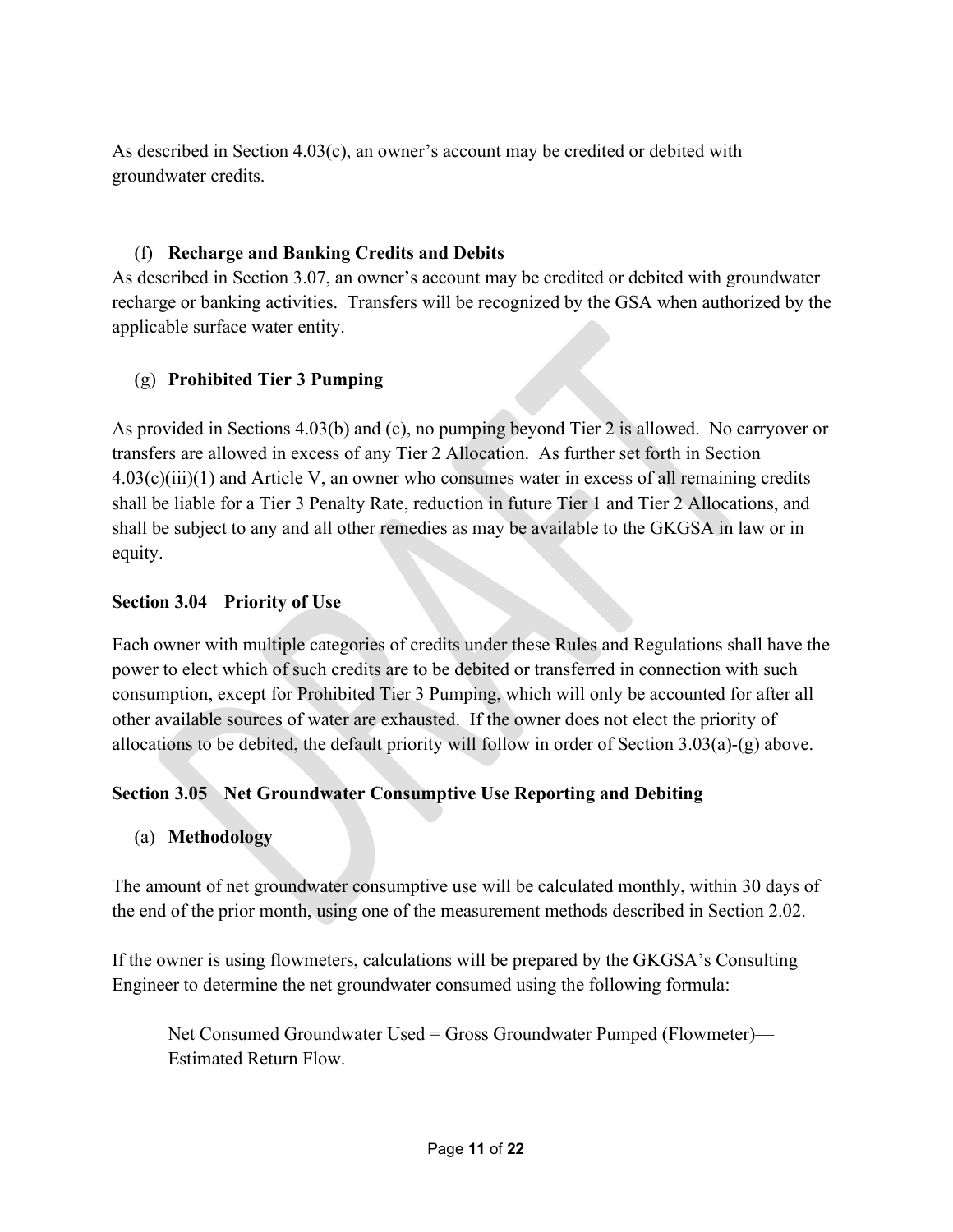If the owner is using the evapotranspiration method, the net consumed use will be provided by the GKGSA's qualified consultant.

After the calculation is completed, each month as described in this Section, the net groundwater consumed will be debited from the applicable account.

In the event that a watercourse, including but not limited to canals, ditches, or riparian areas, is located within the boundaries of a parcel, the area of such watercourse shall not be evaluated for any consumed use of groundwater.

## (b) Appeals Process

Within thirty (30) days of notification of the net consumed groundwater use, any owner may protest the amount or the method. The written protest must be submitted to the General Manager at the GKGSA's Main Office.

The General Manager shall investigate matters related to the protest, may consult with the GKGSA Technical Group, and may present any relevant information, along with any recommendation, to the Board within sixty (60) days of receipt of the protest. The Board shall act on the written protest and supporting documentation within sixty (60) days of receipt of all relevant information, including the possibility of authorizing a separate methodology not identified in these Rules and Regulations.

## Section 3.06 Surface Water Reporting

Any owner within the GKGSA which utilizes surface water shall cause to be reported from the applicable surface water entity, the diversion of surface water to direct irrigation.

## Section 3.07 Recharge and Banking Reporting

An owner within the GKGSA which is performing recharge or banking activities shall report, or cause to be reported, the diversion of surface water to underground storage to the GKGSA. Prior to crediting or debiting the owner's account, the GKGSA shall ensure the request is consistent with any applicable groundwater banking or recharge policy. The GKGSA acknowledges that several special districts, organized and existing under the laws of the State of California for the purpose of facilitating the beneficial use of the waters of the State, operate within GKGSA's boundaries. Several such districts have adopted and implemented groundwater banking and recharge policies in order to facilitate the underground storage and beneficial use of surface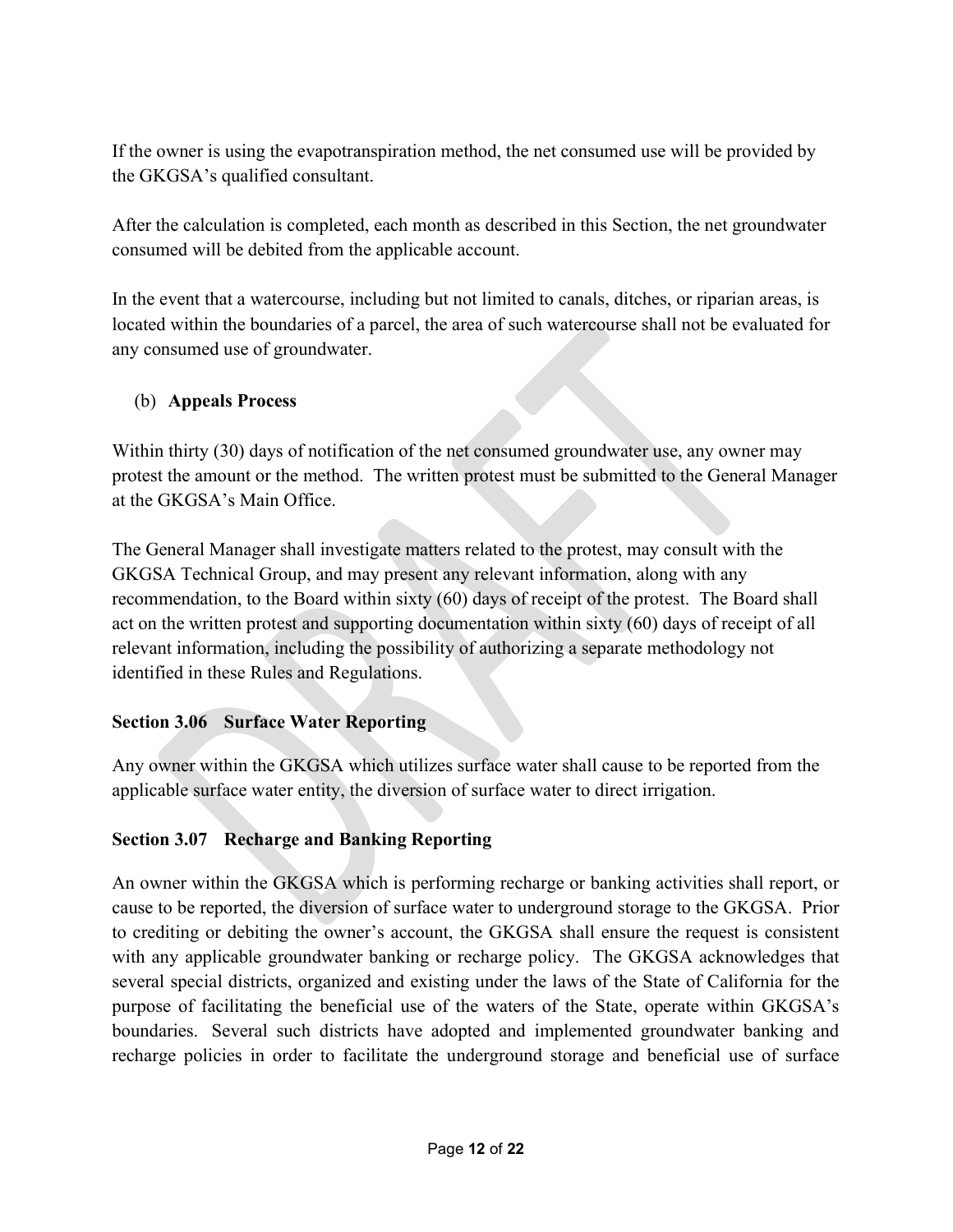water. GKGSA shall honor the groundwater banking and recharge policies of all such entities within its jurisdictional boundaries.

## Article IV. Allocation of Water

## Section 4.01 Purpose

Consistent with Division 6 Conservation, Development and Utilization of State Water Resources Part 2.74, Chapter 5, Section 10726, the purpose of this Article is to provide for the sustainable management of groundwater within the GKGSA jurisdictional area and Kaweah Subbasin, and to fulfill the legislative goals and policies of SGMA. Nothing in this Article shall be used to determine or alter water rights.

## Section 4.02 Determination of Allocations

Each year prior to, or as soon as practical, October 1, the GKGSA Technical Group shall determine the allocations available for use within the GKGSA's various Management Areas based on the data and calculations and the approved methodologies provided herein. The General Manager shall cause such determination to be noticed to all affected Landowners prior to October 1, or as close as practical.

## Section 4.03 Greater Kaweah Agricultural Management Area

## (a) Sustainable Yield Allocation

Each year, the GKGSA Technical Group shall establish a use allocation for each agricultural assessor's parcel within the Greater Kaweah Management Area boundary, as defined in the attached map identified and incorporated by reference as Exhibit A. The allocation for each owner shall be calculated as follows:

- 1. Sustainable Yield for the Kaweah Subbasin shall be calculated over a base period representative of long-term conditions in the basin and including any temporary surplus, that can be withdrawn annually from a groundwater supply without causing an undesirable result. Sustainable Yield shall include components such as rainfall, natural infiltration from lakes and streams, and other natural inflows. Sustainable Yield shall not include return flows from imported water not naturally occurring in the subbasin or salvaged water that would have been wasted absent a user's capacity to capture and save it.
- 2. GKGSA's total available Sustainable Yield shall be the sum of the GKGSA's portion of the total Kaweah Subbasin Sustainable Yield based on gross acreage.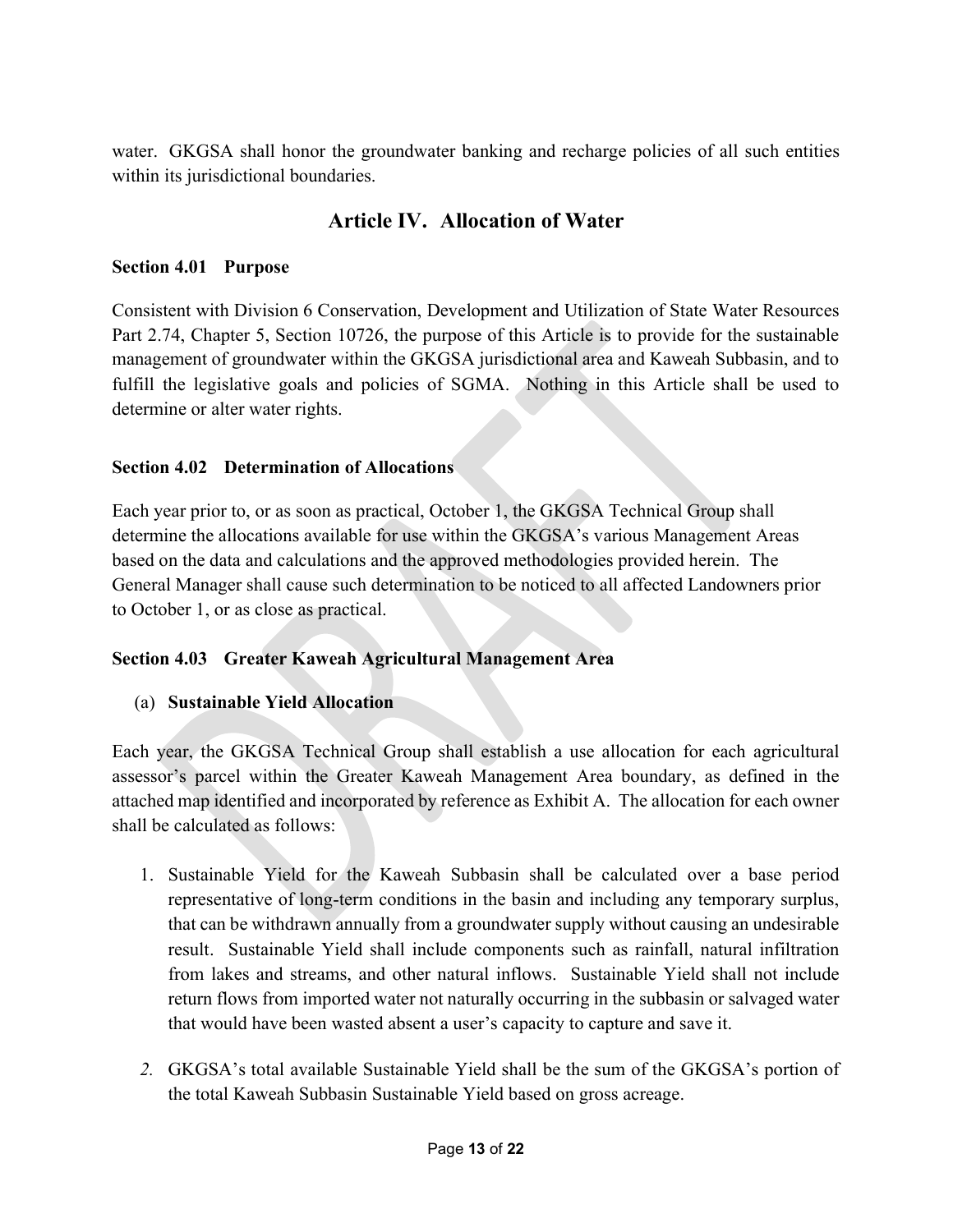- 3. The GKGSA's total available Sustainable Yield will deduct the sustainable yield allocations for the communities. The remaining balance will be divided by the total acreage within the GSA to establish a per acre allocation for each parcel.
- 4. Each parcel within the Greater Kaweah Management Area will receive allocations in the amount equal to the gross assessor parcel acreage multiplied by the per acre allocation established in Section 4.03(a)(3).

All Sustainable Yield allocations shall be made on an annual basis.

\*As additional data becomes available and as projects, monitoring, and management actions are implemented, the Sustainable Yield may be adjusted to reflect the new data. The allocations are not currently based on the aquifer from which the water is pumped, due to lack of data.

## (b) Temporary Tier 1 and Tier 2 Allocations

In addition to the Sustainable Yield Allocation, irrigated parcels as of January 31, 2020, which are identified as enrolled in the Irrigated Lands Regulatory Program, other regulatory programs that document historical irrigation use (i.e, Dairy General Order), or as identified by other certified crop map or Land IQ datasets shall be allocated a Tier 1 and Tier 2 Allocation(s) for only so long as permitted under these Rules and Regulations. Once a parcel has been identified as an irrigated parcel, the parcel will remain in the Transitional Pumping Program until the program expires. If a parcel is not identified as an irrigated parcel as of January 31, 2020, an owner may file a request to the GKGSA General Manager to be included in the Transitional Pumping Program. For agricultural development of parcels after January 31, 2020, the owner may also file a request to the GKGSA General Manager to allow such lands to receive Tier 1 or Tier 2 Allocation(s), which such allocation shall be prorated based on the date of development. GKGSA shall develop forms as needed to assist owners with the request.

Changes in the total irrigated acres will affect the Tier 1 and/or Tier 2 Allocation(s). To achieve consistency with the GKGSA GSP, the amount of Tier 1 and/or Tier 2 Allocation(s) may vary year to year.

The allocations shall be consistent with the objectives of the GKGSA GSP, and will ramp-down pumping overtime calculated by a percentage of total overdraft as follows:

| <b>TTT</b><br>- -<br>$\Delta$<br>W ater<br>Cal S | $\mathbf{r}$<br>m.<br>l ier<br>l'ier 1 |  | $\mathbf{r}$<br>ntя<br>owable |
|--------------------------------------------------|----------------------------------------|--|-------------------------------|
|                                                  |                                        |  | verdraft                      |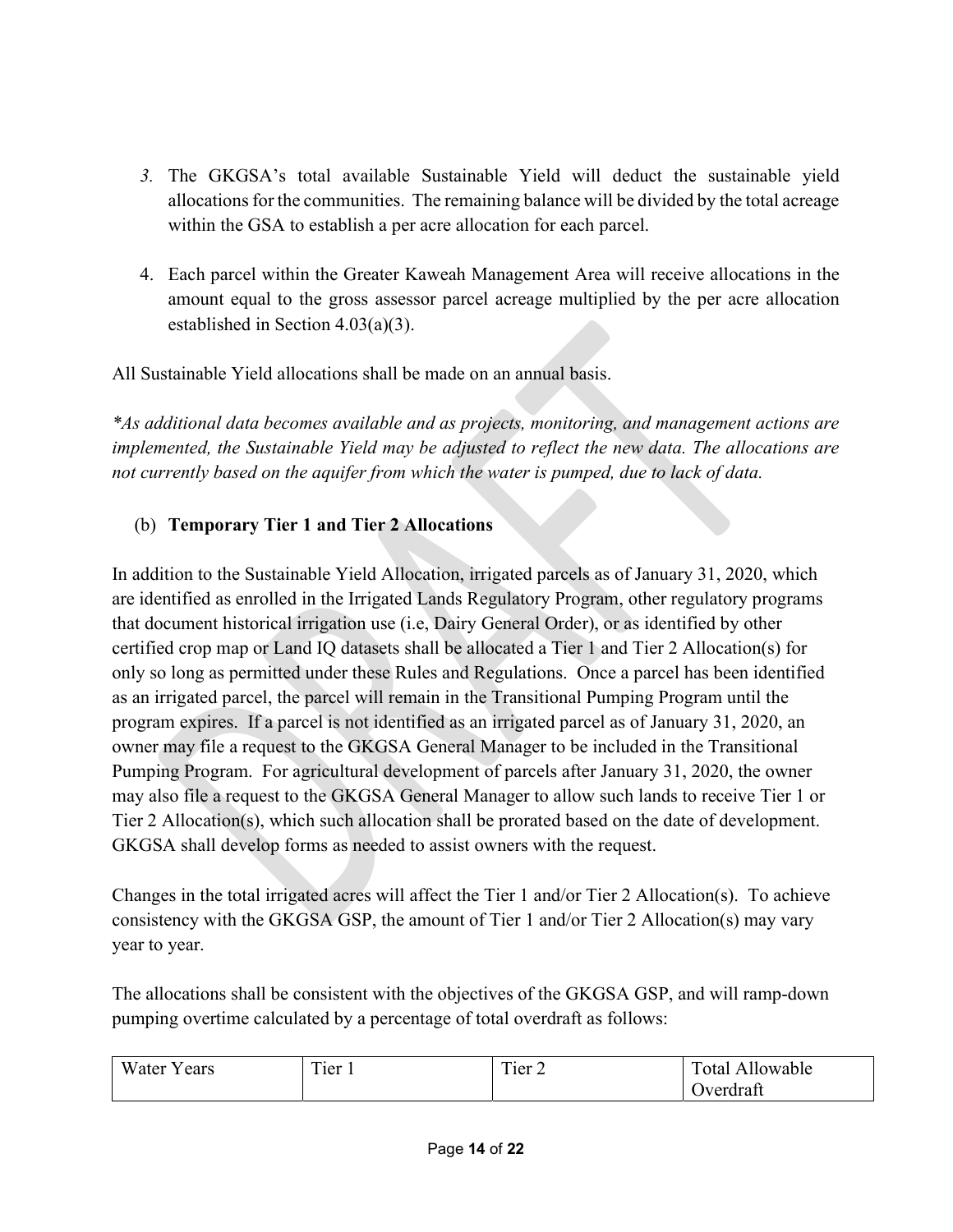| 2022-2025 | $\lceil x \rceil\%$ | $\lceil x \rceil\%$ | 90% |
|-----------|---------------------|---------------------|-----|
| 2026-2030 | $\lceil x \rceil\%$ | $\lceil x \rceil\%$ | 70% |
| 2031-2035 | $\lceil x \rceil\%$ | $\lceil x \rceil\%$ | 40% |
| 2036-2040 | $\lceil x \rceil\%$ | $\lceil x \rceil\%$ | 20% |

All Temporary Tier 1 and Tier 2 Allocations shall be made on an annual basis.

## (c) Carryover and Transfers

- (i) Sustainable Yield Allocation
- 1) Carryover of Sustainable Yield

If an owner uses less than his or her total Sustainable Yield allocation in a given year, the difference between the allocation amount for that year and the amount of groundwater used and/or transferred for that year shall be carried over to the next year. The carryover amount shall be reduced annually by 10%. Portions of Sustainable Yield allocation successfully carried over from the previous year shall be credited to the owner's account as groundwater credits.

If the carryover amount for the year in question continues to remain unused as a groundwater credit, it may be carried over on a five-year rolling basis. The impact of the total quantity of water used in any five-year period shall be consistent with the provisions of the GKGSA GSP.

#### Example:

Sustainable Yield (SY) Allocation

| Water Year | Carryover | Carryover | Carryover | Carryover  | Carryover |
|------------|-----------|-----------|-----------|------------|-----------|
|            | Year 1    | Year 2    | Year 3    | Year 4     | Year 5    |
| Unused     | 90% (WY   | 80% (WY   | 70% (WY   | $60\%$ (WY | 50% (WY   |
| portion of | 2023)     | 2024)     | 2025)     | 2026)      | 2027)     |
| 2022       |           |           |           |            |           |
| Unused     | 90% (WY   | 80% (WY   | 70% (WY   | $60\%$ (WY | 50% (WY   |
| portion of | 2024)     | 2025)     | 2026)     | 2027)      | 2028)     |
| 2023       |           |           |           |            |           |
| Etc.       |           |           |           |            |           |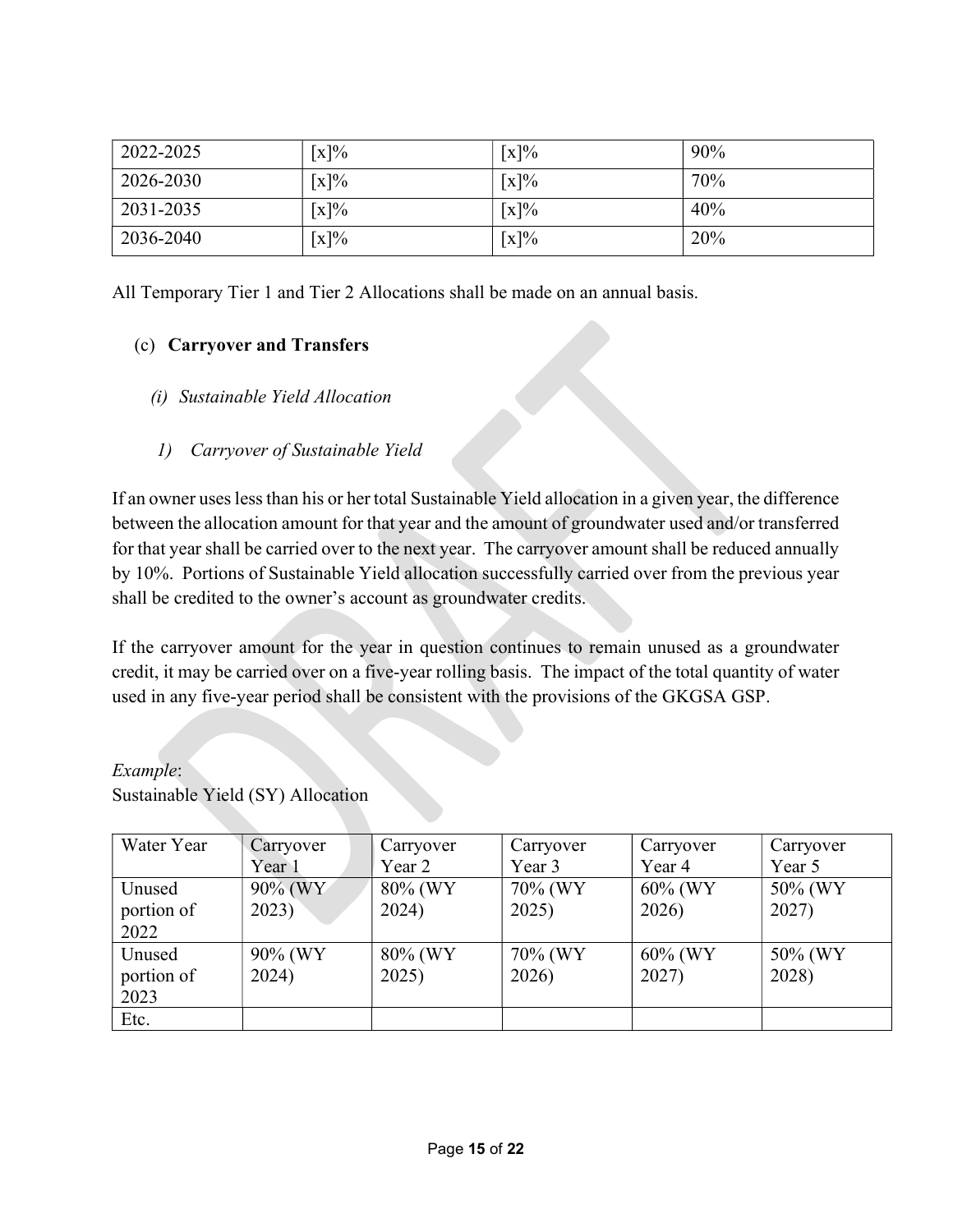## 2) Transfer of Sustainable Yield

An owner may transfer all or a portion of the Sustainable Yield which has been carried over from a previous year and thereby converted to groundwater credits, provided that the transfer satisfies the conditions below. Transferred Sustainable Yield shall be credited to the transferee's account as groundwater credits.

- 1. The proposed transferee will put the allocation to use within the GKGSA;
- 2. The proposed transferee will extract the transferred water within three miles of where the transferor would have extracted the water had he not transferred;
- 3. The transfer agreement is memorialized in writing, using a form provided by the GKGSA; and
- 4. Owner has elected to use flowmeters to calculate groundwater consumptive use.

No action shall occur on any proposed transfer unless all past due assessments, interest and penalties owed to the GKGSA by either transferee or transferor have been paid prior to the date that the proposed transfer is submitted to the General Manager. An owner precluded from transferring may protest to the board, and the board may consider, exceptions to the foregoing on a case by case basis.

## (ii) Temporary Tier 1 and Tier 2 Allocations

1) Carryover of Tier 1 and Tier 2

If an owner uses less than his or her total Tier 1 or Tier 2 Allocations, the difference between the allocation amount for the relevant period and the amount of the Tier 1 or Tier 2 Allocation used and/or transferred during that period year shall be carried over to the next year. The carryover amount shall be reduced annually by 10%. Portions of Sustainable Yield allocation successfully carried over from the previous year shall be credited to the owner's account as groundwater credits.

If the carryover amount for the year in question continues to remain unused as a groundwater credit, it may be carried over on a five-year rolling basis. The impact of the total quantity of water used in any five-year period shall be consistent with the provisions of the GKGSA GSP.

Example: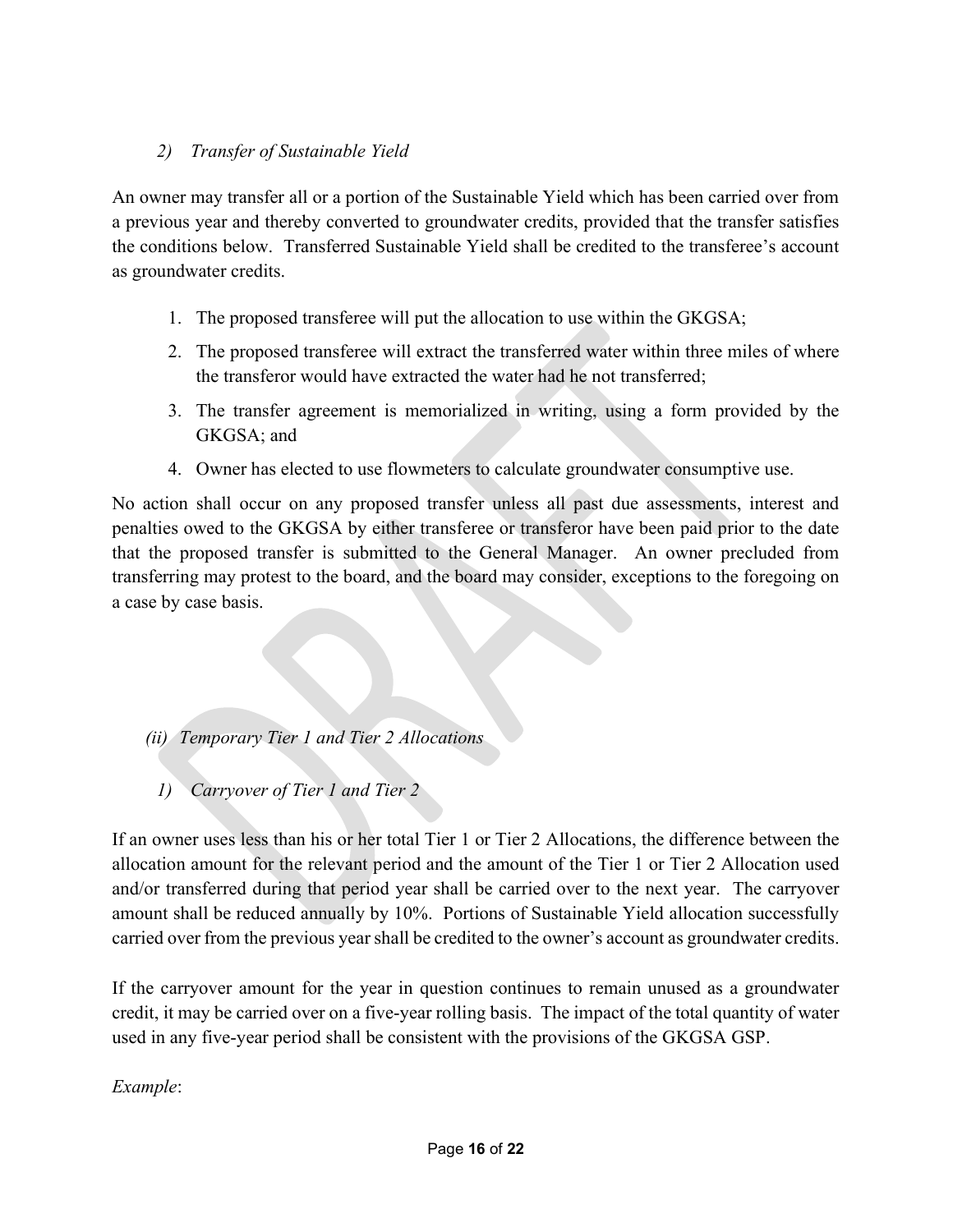| Water Year | Carryover | Carryover | Carryover | Carryover  | Carryover |
|------------|-----------|-----------|-----------|------------|-----------|
|            | Year 1    | Year 2    | Year 3    | Year 4     | Year 5    |
| Unused     | 90% (WY   | 80% (WY   | 70% (WY   | $60\%$ (WY | 50% (WY   |
| portion of | 2023)     | 2024)     | 2025)     | 2026)      | 2027)     |
| 2022       |           |           |           |            |           |
| Unused     | 90% (WY   | 80% (WY   | 70% (WY   | $60\%$ (WY | 50% (WY   |
| portion of | 2024)     | 2025)     | 2026)     | 2027)      | 2028)     |
| 2023       |           |           |           |            |           |
| Etc.       |           |           |           |            |           |

## 2) Transfer of Tier 1 and Tier 2 Allocations

An owner may transfer 80% of his or her Tier 1 Allocation to another owner, or 60% of his or her Tier 2 Allocation, if all of the following conditions apply:

- 1. The proposed transferee will put the allocation to use within the GKGSA;
- 2. The proposed transferee will extract the transferred water within three miles of where the transferor would have extracted the water had he not transferred; and
- 3. The transfer agreement is memorialized in writing, using a form provided by the GKGSA identifying the quantity and signed by both parties.
- 4. Owner has elected to use flowmeters to calculate groundwater consumptive use.

No action shall occur on any proposed transfer unless all past due assessments, interest and penalties owed to the GKGSA by either transferee or transferor have been paid prior to the date that the proposed transfer is submitted to the General Manager. A transferee may not subsequently transfer the allocation to another individual or entity. An owner precluded from transferring may protest to the board, and the board may consider, exceptions to the foregoing on a case by case basis.

- (iii) Prohibited Tier 3 Pumping
	- 1) No Carryover or Transfers

No carryover or transfer of Tier 3 extractions is allowed. In addition to penalties associated with Tier 3 extractions as defined herein, the quantity of Tier 3 water consumed shall be deducted from the owner's Tier 1 and 2 Allocation account the following year(s). If the owner's Tier 1 and 2 Allocation account is depleted, further enforcement actions may be taken by the GKGSA. An owner may protest any penalties or restrictions he or she incurs as a result of this Section.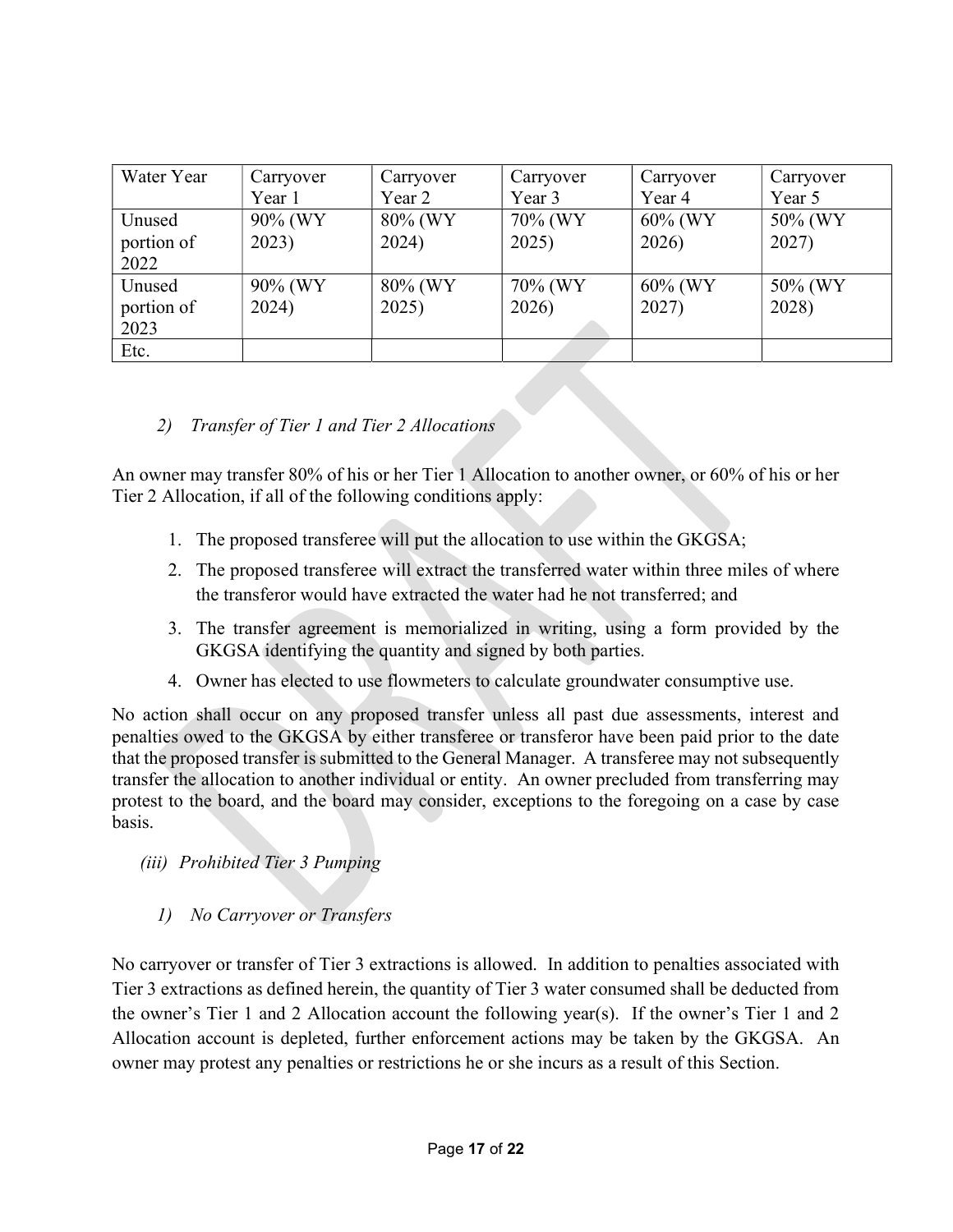## Section 4.04 Community Management Areas

[to be determined]

## Section 4.05 Appeal Process

## (a) Notification of Allocations and Extraction Limits

The General Manager shall provide written notice to each owner and if requested, the operator, of the groundwater allocations described herein.

## (b) Protest of Allocations and Extraction Limits

Within thirty (30) days of the date identified in the written notification described in Section 4.05(a), an owner may protest the extraction allocations and extraction limits identified in the notification. The written protest must be submitted to the General Manager at the GKGSA's Office.

The General Manager shall investigate matters related to the protest, may consult with the GKGSA Technical group, and may present any relevant information, along with any recommendation, to the Board within sixty (60) days of receipt of the protest. The Board shall act on the written appeal and supporting documentation within one hundred and twenty (120) days of receipt of all relevant information.

## Section 4.06 Emergency Ordinances

Nothing in this Article shall prevent the GKGSA from, in the event of an emergency, from enacting emergency regulations or ordinances to prevent harm to landowners within the GKGSA.

## Article V. Fees & Penalties

## Section 5.01 Penalties

(a) Penalty for Excess Use

If any owner within the Greater Kaweah Agriculture Management Area exceeds his or her Sustainable Yield allocation, he or she shall be liable for penalties as follows: (1) liability rate in an amount to be determined annually by the Board, for each Tier 1 and Tier 2 Allocation acrefoot consumed; and (2) additional liability rate, in an amount to be determined annually by the Board, for each Tier 3 acre-foot consumed.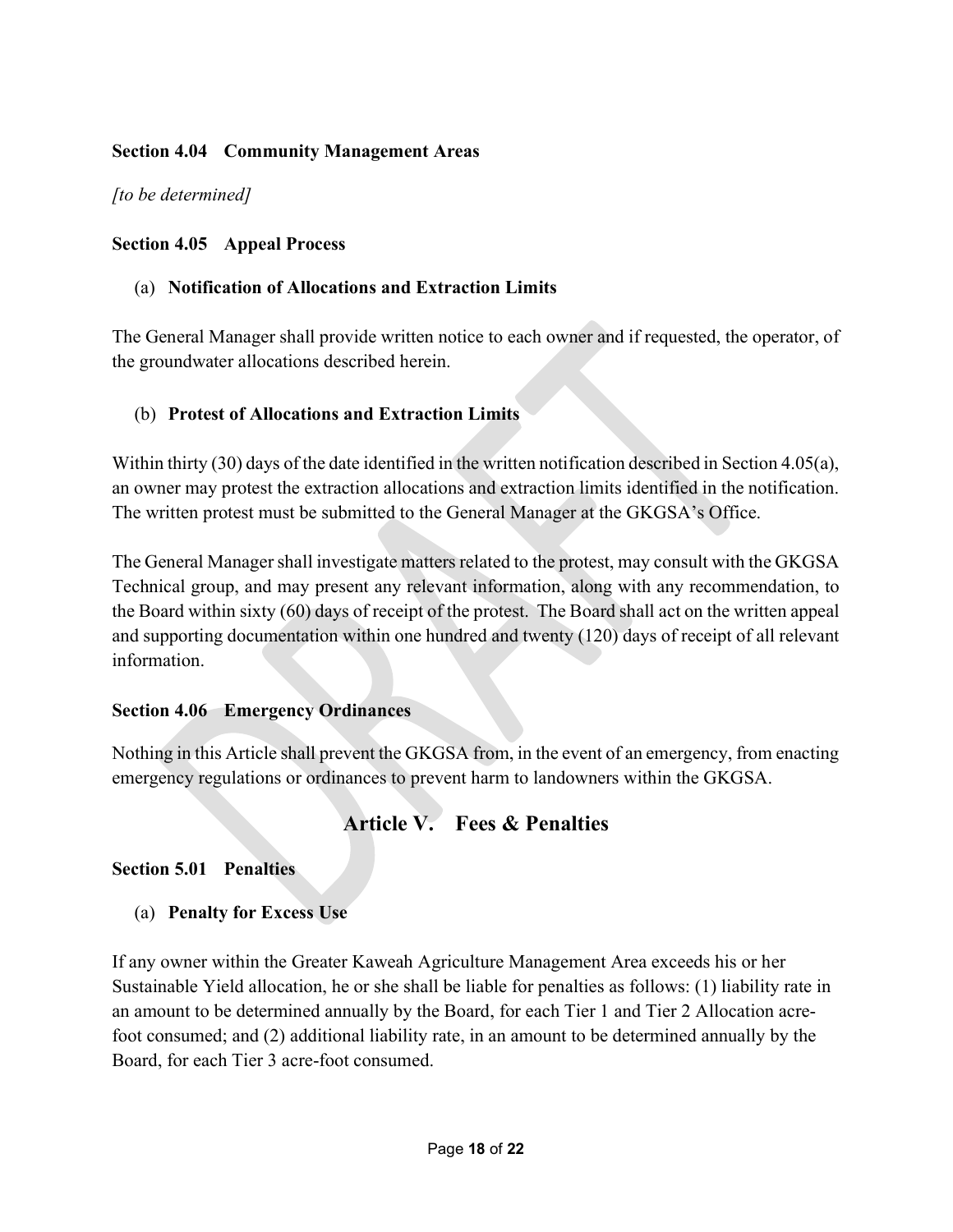## (b) SGMA Penalties

Any landowner, operator or other person who violates the provisions of these Rules and Regulations is subject to the criminal and civil sanctions set forth in SGMA.

## (c) Civil Remedies

Upon the failure of any person to comply with any provision of this Rules and Regulations, the GKGSA may petition the Superior Court for a temporary restraining order, preliminary or permanent injunction, or such other equitable relief as may be appropriate. The right to petition for injunctive relief is an additional right to those, which may be provided elsewhere in these Rules and Regulations or otherwise allowed by law. The GKGSA pay petition the Superior Court to recover any sums due to the GKGSA.

## (d) Protest of Penalty Determination

Within 30 days of the date identified in the written notification described in Section 4.05(a), an owner or registered operator may appeal a penalty determination in writing. The written appeal must be submitted to the General Manager, at the GKGSA's Main Office.

## (e) Submission to Board

Upon receipt of an appeal, the General Manager may request additional information or evidence from the appellant. The General Manager shall then submit the appeal, along with any relevant information and any recommendation, to the Board. The Board may, in its discretion, either issue a decision based upon the written appeal and supporting documentation, or hold a hearing concerning the matter.

## Section 5.02 Groundwater Extraction Fees

The Board may propose fees, including groundwater extraction fees, consistent with Division 6 Conservation, Development and Utilization of State Water Resources Part 2.74, Chapter 5, Section Sections 10730 through 10730.6, and the California Constitution. The owner shall pay to the GKGSA all Groundwater Extraction Fees within 30 days of the date of any invoice submitted by the GKGSA.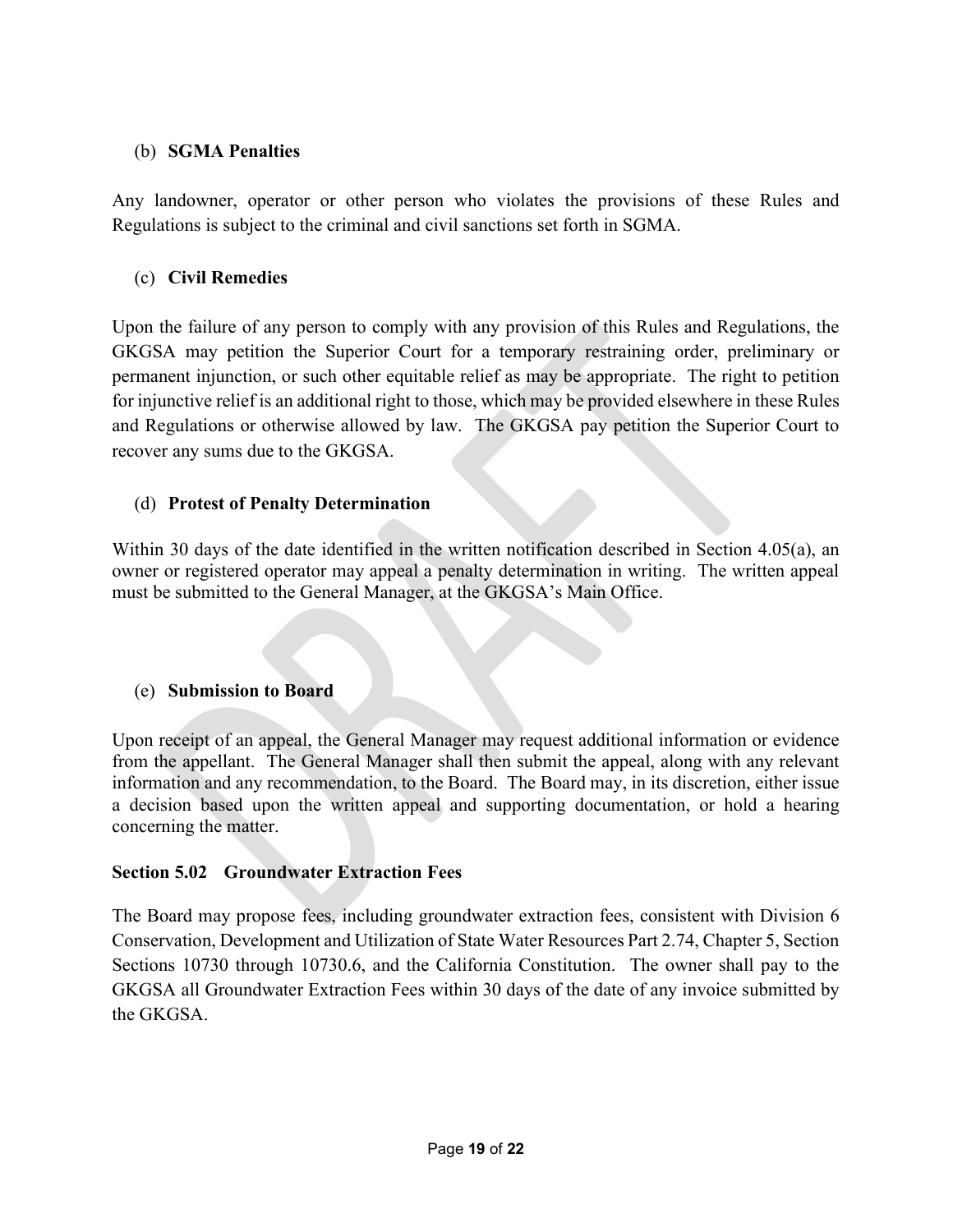## Section 5.03 Real Property Assessments

The Board may propose land-based assessments consistent with Division 6 Conservation, Development and Utilization of State Water Resources Part 2.74, Chapter 5, Section 10730, and the California Constitution.

## Section 5.04 Notification and Appeal of Penalties

Each year, the General Manager shall provide written notification to each owner if requested by owner of all penalty rates. The notification shall include the water accounting used to determine both the penalties for excess consumption.

#### (a) Payment of Penalties

The owner shall pay to the GKGSA all penalties within 30 days of the date of any invoice submitted by the GKGSA.

## (b) Protest of Penalty Determination

Within 30 days of the date identified in any invoice submitted by the GKGSA an owner may appeal a penalty determination in writing. Owner must still submit payment within thirty (30) days of the invoice. The written appeal must be submitted to the General Manager, at the GKGSA's Office.

The General Manager shall investigate matters related to the appeal, and may present any relevant information, along with any recommendation, to the Board within sixty (60) days of receipt of the appeal. The Board shall act upon the written appeal and supporting documentation within one hundred and twenty (120) days of receipt of all relevant information.

## Article VI. Surface Water Recharge in the Underground

## Section 6.01 Groundwater Recharge

Owners may use existing facilities to store surface water underground within the GKGSA boundaries. An owner who stores surface water pursuant to this Section may subsequently put such water to his or her own beneficial use within the GKGSA boundaries, or may transfer the water to another owner for use within the GKGSA boundaries. The use of stored water pursuant to this Section must be achieved utilizing on-farm activities. All water stored pursuant to this Section must be used within the GKGSA boundaries. Each owner who stores surface water pursuant to this Section shall provide accurate, verifiable records of the quantity and source of surface water stored for recharge, confirmed by the district or entity that supplied the surface water.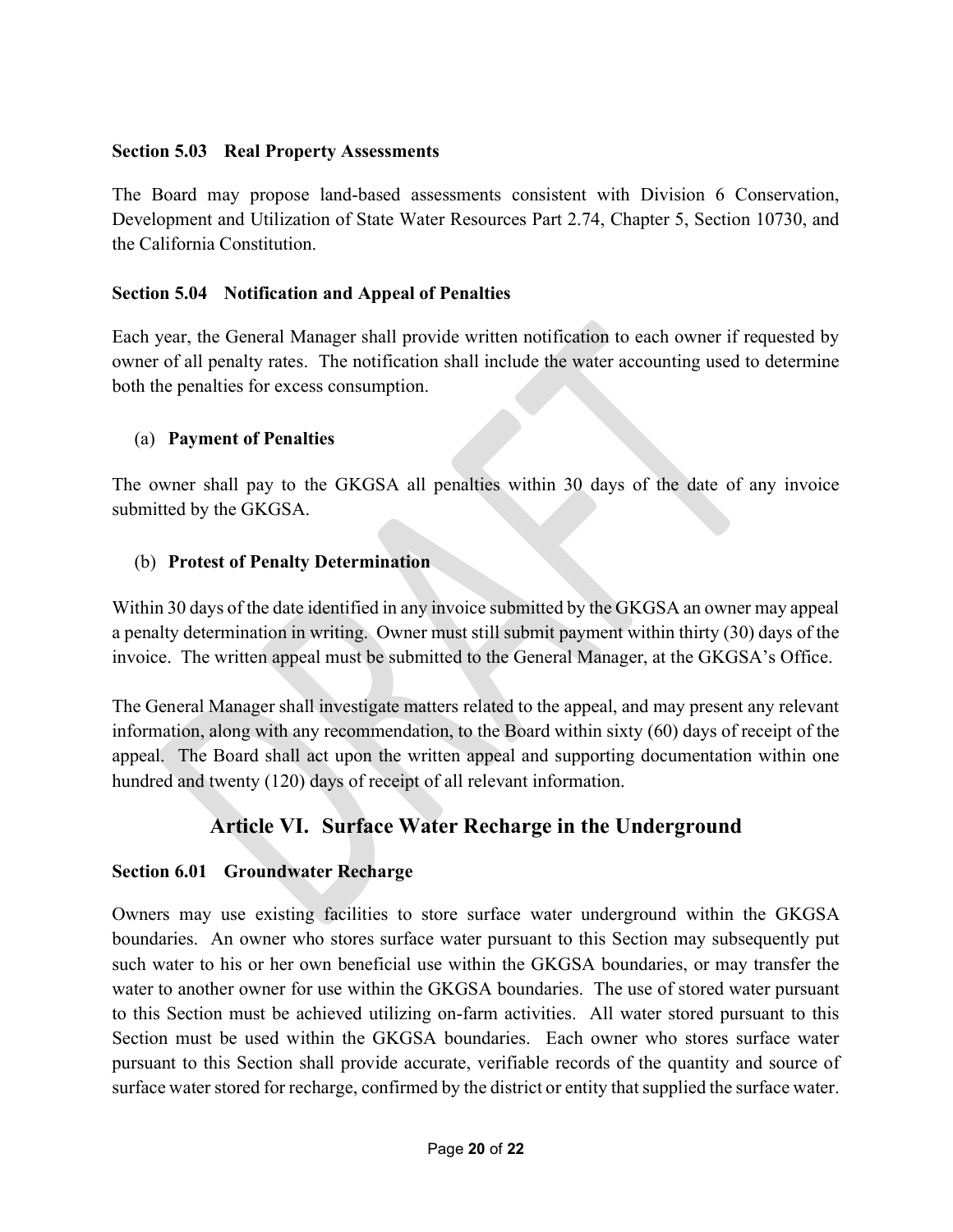The owner shall adhere to any rules promulgated by any district or entity supplying the surface water. Surface water stored and documented in compliance with the requirements of this Section shall be credited to the relevant owner's account as a surface water credit. Each owner shall be solely responsible for locating, purchasing, accessing, or otherwise acquiring surface water for the purposes of recharge pursuant to this Section. This policy applies to all non-districted lands and districted lands which choose to adhere to this Article VI.